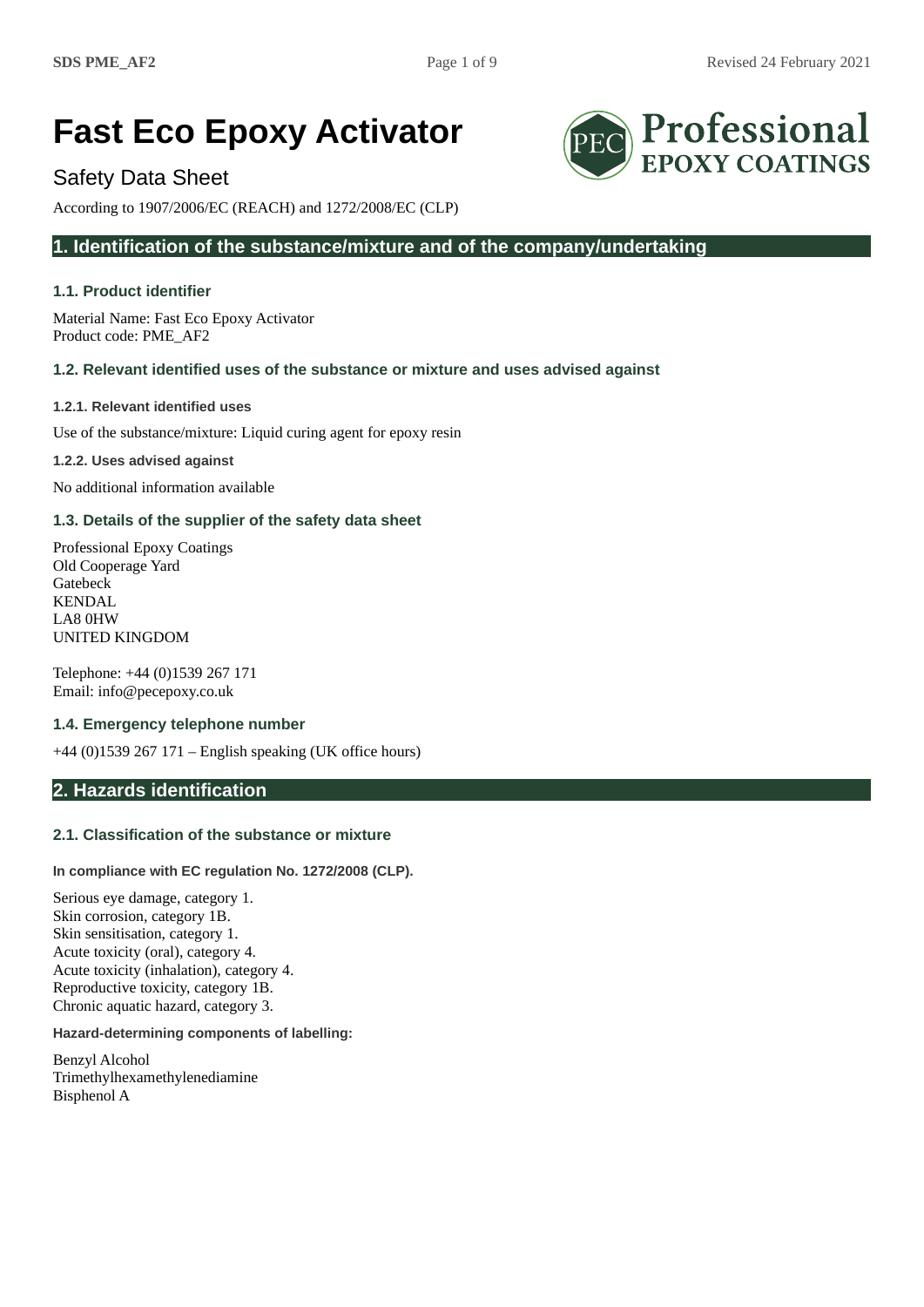## **2.2. Label elements**

**Hazard pictograms:**



Signal word: Danger

**Hazard statements:**

H302+H332 Harmful if swallowed or if inhaled. H314 Causes severe skin burns and eye damage. H317 May cause an allergic skin reaction. H360F May damage fertility. H412 Harmful to aquatic life with long lasting effects.

**Precautionary statements:**

P201 Obtain special instructions before use.

P202 Do not handle until all safety precautions have been read and understood.

P280 Wear protective gloves/clothing and eye/face protection.

P303+P361+P353 IF ON SKIN (or hair): Take off immediately all contaminated clothing. Rinse skin with water or shower. P305+P351+P338 IF IN EYES: Rinse cautiously with water for several minutes. Remove contact lenses, if present and easy to do. Continue rinsing.

P308+P313 IF exposed or concerned: Get medical advice/attention.

## **2.3. Other hazards**

None known

# **3. Composition/information on ingredients**

#### **3.1. Substance**

Not applicable

#### **3.2. Mixture**

| <b>Identification</b>  | <b>Name</b>                   | <b>Classification according to Regulation</b><br>(EC) No. 1278/2008 (CLP)                       | Weight %    |
|------------------------|-------------------------------|-------------------------------------------------------------------------------------------------|-------------|
| CAS number: 100-51-6   | Benzyl Alcohol                | Oral Acute Tox. 4; H302<br>Inhal. Acute Tox. 4; H332                                            | $40 - 50$   |
| CAS number: 25620-58-0 | Trimethylhexamethylenediamine | Oral Acute Tox. 4; H302<br>Skin Corr. 1B; H314<br>Skin Sens. 1; H317<br>Aquatic Chronic 3; H412 | $40 - 50$   |
| CAS number: 80-05-7    | Bisphenol A                   | Skin Sens. 1; H317<br>Eye Dam. 1; H318<br>Repr. 1B; H360F<br>STOT SE 3; H335                    | $10 - 12.5$ |

Additional information: None Full Text of H and EUH statements: See section 16

# **4. First aid measures**

# **4.1. Description of first aid measures**

General information: None.

**After inhalation:**

Move exposed individual to fresh air.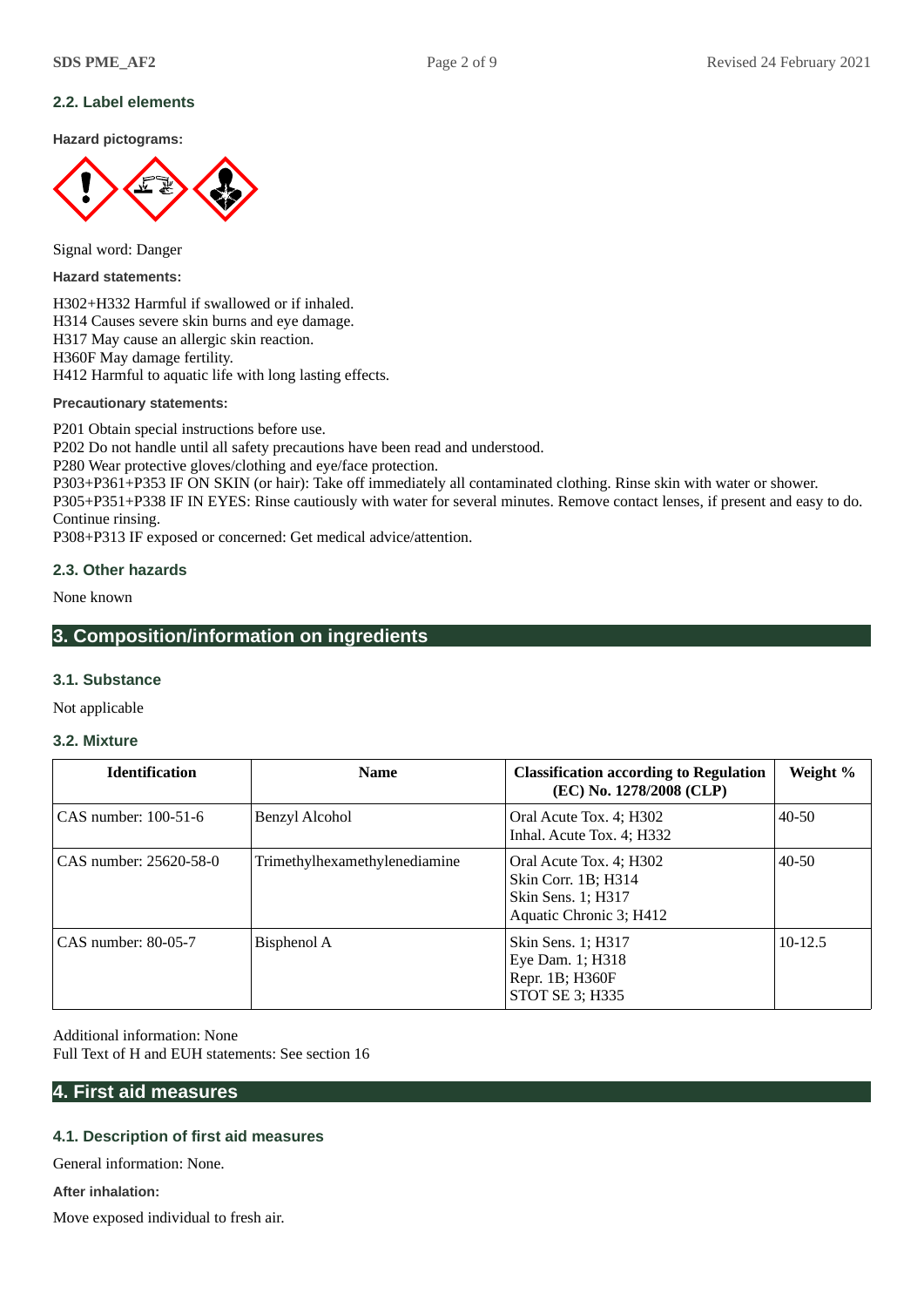Loosen clothing as necessary and position individual in a comfortable position. Maintain an unobstructed airway. Immediately call a POISON CONTROL CENTRE or seek medical attention.

#### **After skin contact:**

Immediately remove all contaminated clothing. Wash affected area with soap and water. Immediately call a POISON CONTROL CENTRE or seek medical attention.

#### **After eye contact:**

Rinse/flush exposed eye(s) gently using water for 15-20 minutes. Remove contact lens(es) if able to do so during rinsing. Immediately call a POISON CONTROL CENTRE or seek medical attention. Protect uninjured eye.

#### **After swallowing:**

Immediately call a POISON CONTROL CENTRE or seek medical attention. Rinse mouth. Give nothing to eat or drink. Do not induce vomiting.

#### **4.2. Most important symptoms and effects, both acute and delayed**

#### None

## **4.3. Indication of any immediate medical attention and special treatment needed**

No additional information.

# **5. Firefighting measures**

### **5.1. Extinguishing media**

Suitable extinguishing media: Spray water, Carbon Dioxide  $(CO_2)$ . Unsuitable extinguishing media: Not determined or not applicable.

#### **5.2. Special hazards arising from the substance or mixture**

Thermal decomposition can lead to release of irritating gases and vapours.

## **5.3. Advice for firefighters**

Use suitable breathing apparatus. Move undamaged containers away from immediate hazard area if it can be done safely. Collect contaminated fire extinguishing water separately – this must not be discharged into drains.

# **6. Accidental release measures**

# **6.1. Personal precautions, protective equipment and emergency procedures**

Ensure adequate ventilation. Ensure air handling systems are operational. Wear protective eye wear, gloves and clothing.

# **6.2. Environmental precautions**

Should not be released into the environment. Prevent from reaching drains, sewer or waterway.

# **6.3. Methods and material for containment and cleaning up**

Absorb with non-combustible liquid-binding material (sand, diatomaceous earth (clay), acid binders, universal binders). Dispose of contents / container in accordance with local regulations.

# **6.4. Reference to other sections**

None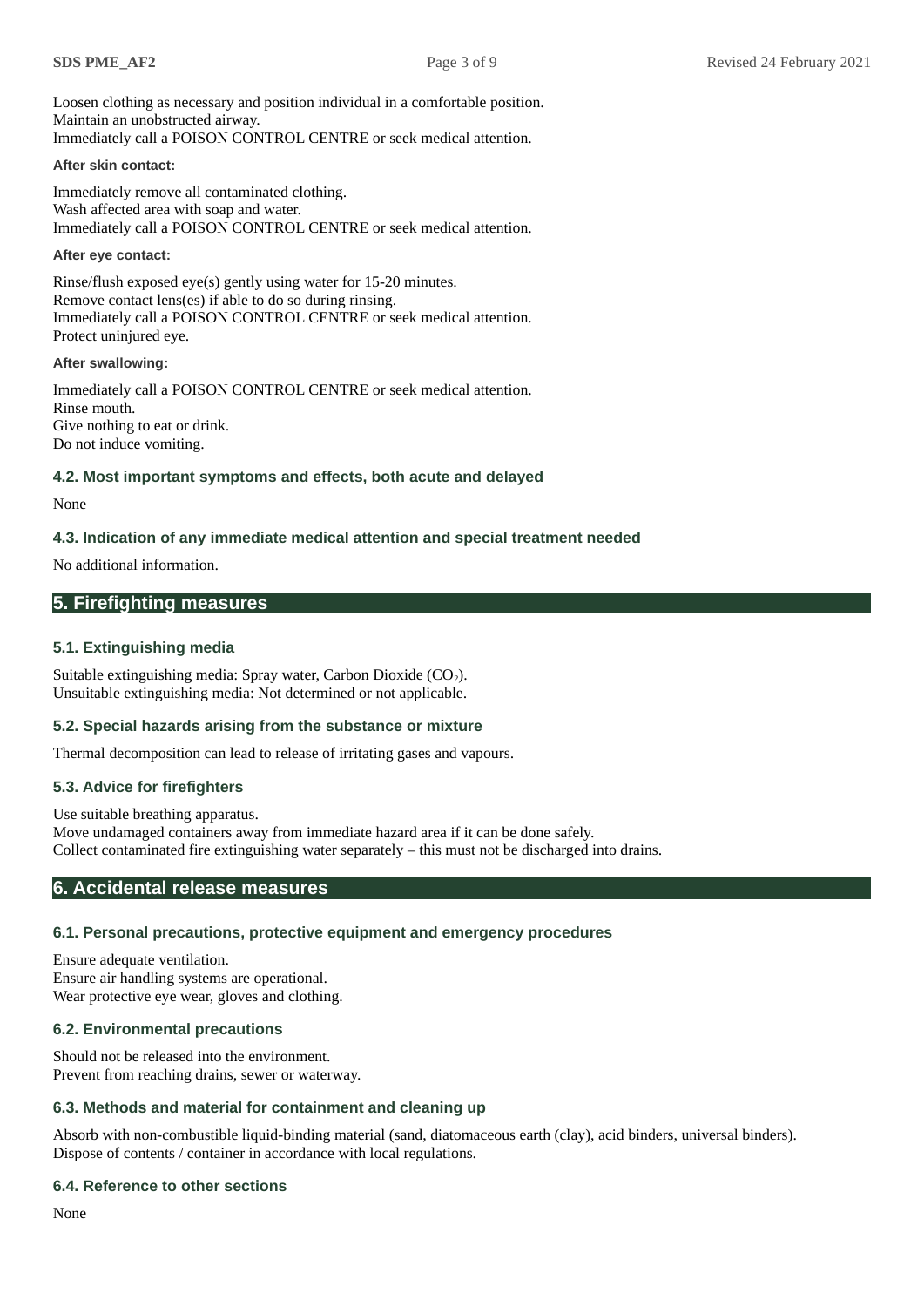# **7. Handling and storage**

#### **7.1. Precautions for safe handling**

Do not eat, drink, smoke or use personal products when handling chemical substances. Avoid breathing mist or vapour. Use only with adequate ventilation. Avoid contact with skin and eyes. Remove contaminated clothing before entering eating areas.

## **7.2. Conditions for safe storage, including any incompatibilities**

Store in a cool, well-ventilated area. Store away from foodstuffs.

## **7.3. Specific end use(s)**

No additional information.

# **8. Exposure controls/personal protection**



#### **8.1. Control parameters**

CAS: 80-05-7, Bisphenol A, EU TWA (8h):  $2 \text{ mg/m}^3$  – Inhalation.

#### **8.2. Exposure controls**

#### **Appropriate engineering controls:**

Emergency eye wash fountains and safety showers should be available in the immediate vicinity of use or handling. Provide exhaust ventilation or other engineering controls to keep the airborne concentrations of vapour and mists below the applicable workplace exposure limits (Occupational Exposure Limits – OELs) indicated above.

#### **Respiratory protection:**

When necessary, use NIOSH-approved breathing equipment.

**Protection of skin:**

Select glove material impermeable and resistant to the substance.

**Eye protection:**

Safety goggles or glasses, or appropriate eye protection.

#### **General hygienic measures:**

Wash hands before breaks and at the end of work. Avoid contact with skin, eyes and clothing. Perform routine housekeeping. Wash contaminated clothing before reusing.

# **9. Physical and chemical properties**

#### **9.1. Information on basic physical and chemical properties**

| Appearance (physical state, colour) Yellow liquid |                                     |                                         | Vapour pressure   No data available |
|---------------------------------------------------|-------------------------------------|-----------------------------------------|-------------------------------------|
|                                                   | Odour Amine                         |                                         | Vapour density No data available    |
|                                                   | Odour threshold   No data available |                                         | Density   No data available         |
|                                                   | $pH $ No data available             | Relative density (water = $1$ )   0.986 |                                     |
| Melting/Freezing point   No data available        |                                     |                                         | Solubilities   No data available    |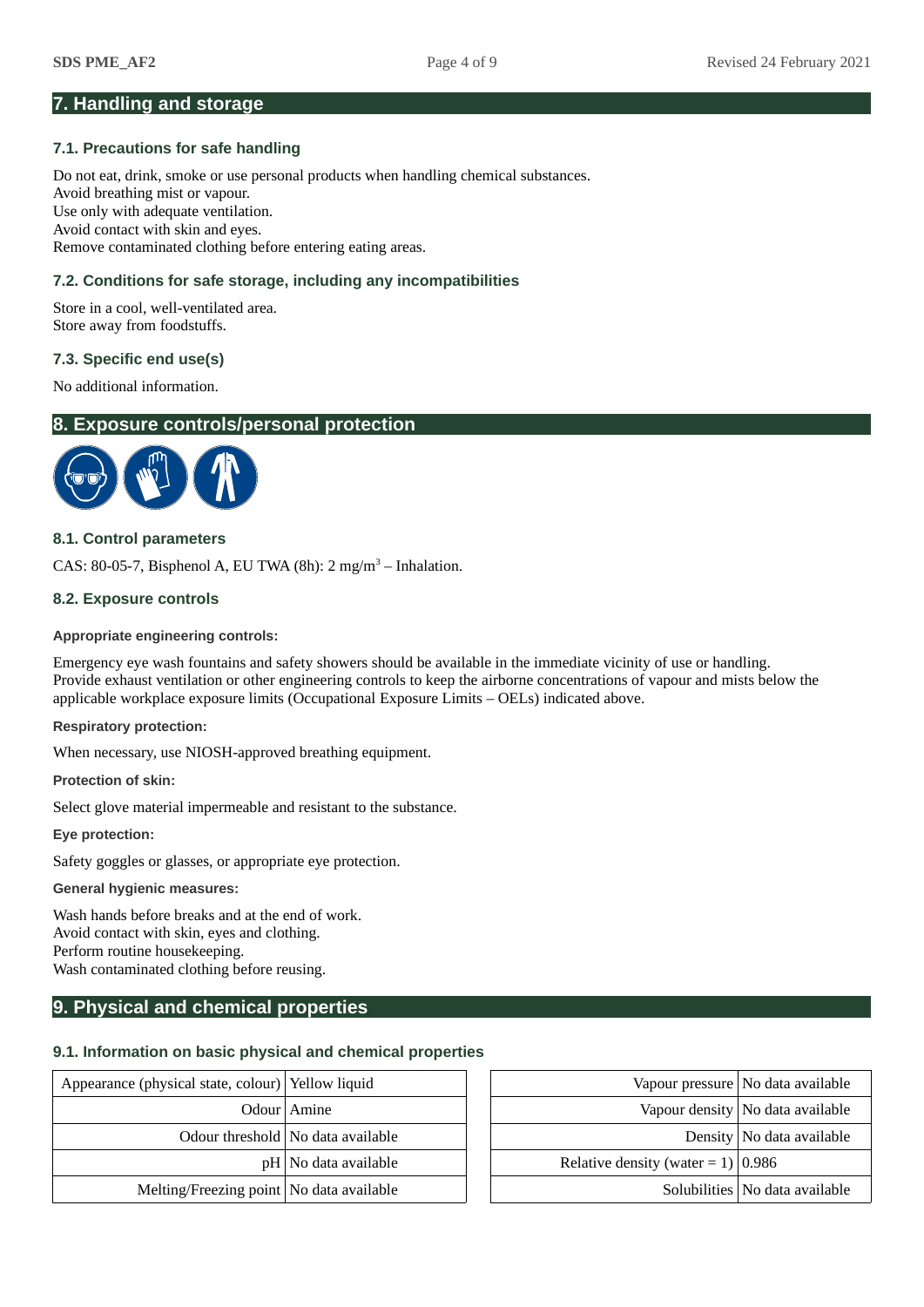| Boiling point/range $ 217^{\circ}C(422^{\circ}F) $      |                                            | Partition coefficient (n-octanol/water)   No data available       |  |
|---------------------------------------------------------|--------------------------------------------|-------------------------------------------------------------------|--|
| Flash point (closed cup) $ 102^{\circ}C(215^{\circ}F) $ |                                            | Auto/Self-ignition temperature $436^{\circ}$ C (817 $^{\circ}$ F) |  |
|                                                         | Evaporation rate $\vert$ No data available | Decomposition temperature   No data available                     |  |
| Flammability (solid, gaseous)   No data available       |                                            | Dynamic viscosity No data available                               |  |
| Explosion limit lower   No data available               |                                            | Kinematic viscosity No data available                             |  |
| Explosion limit upper   No data available               |                                            |                                                                   |  |

# **10. Stability and reactivity**

#### **10.1. Reactivity**

Does not react under normal conditions of use and storage.

#### **10.2. Chemical stability**

Stable under normal conditions of use and storage.

#### **10.3. Possibility of hazardous reactions**

None under normal conditions of use and storage.

## **10.4. Conditions to avoid**

None known.

## **10.5. Incompatible materials**

Strong acids, strong bases, strong oxidising agents.

#### **10.6. Hazardous decomposition products**

None known.

# **11. Toxicological information**

#### **11.1. Information on toxicological effects**

#### **Acute toxicity**

Assessment: Acute Tox. 4, H302; Acute Tox. 4, H332.

Product data:

| ATEmix (Oral)              | 561798 mg/kg        |
|----------------------------|---------------------|
| <b>ATEmix (Inhalation)</b> | $3.33 \text{ mg}/l$ |

Substance data:

| <b>Identification</b> | Route  | Result                                      |
|-----------------------|--------|---------------------------------------------|
| $ CAS: 100-51-6$      | Dermal | $ LD50 - Rabbit - 2000$ mg/kg (single dose) |
| CAS: 25620-58-0       | Oral   | LD50 – Rat – 910 mg/kg                      |

#### **Skin corrosion/irritation**

Assessment: Skin Corr. 1B, H314. Product data: No data available. Substance data: No data available.

#### **Serious eye damage/irritation**

Assessment: Eye Dam. 1, H318. Product data: No data available. Substance data: No data available.

| Boiling point/range $ 217^{\circ}C(422^{\circ}F) $      |                                      | Partition coefficient (n-octanol/water)   No data available |  |
|---------------------------------------------------------|--------------------------------------|-------------------------------------------------------------|--|
| Flash point (closed cup) $ 102^{\circ}C(215^{\circ}F) $ |                                      | Auto/Self-ignition temperature   436°C (817°F)              |  |
|                                                         | Evaporation rate   No data available | Decomposition temperature   No data available               |  |
| mability (solid, gaseous)   No data available           |                                      | Dynamic viscosity No data available                         |  |
| Explosion limit lower   No data available               |                                      | Kinematic viscosity   No data available                     |  |
| Explosion limit upper   No data available               |                                      |                                                             |  |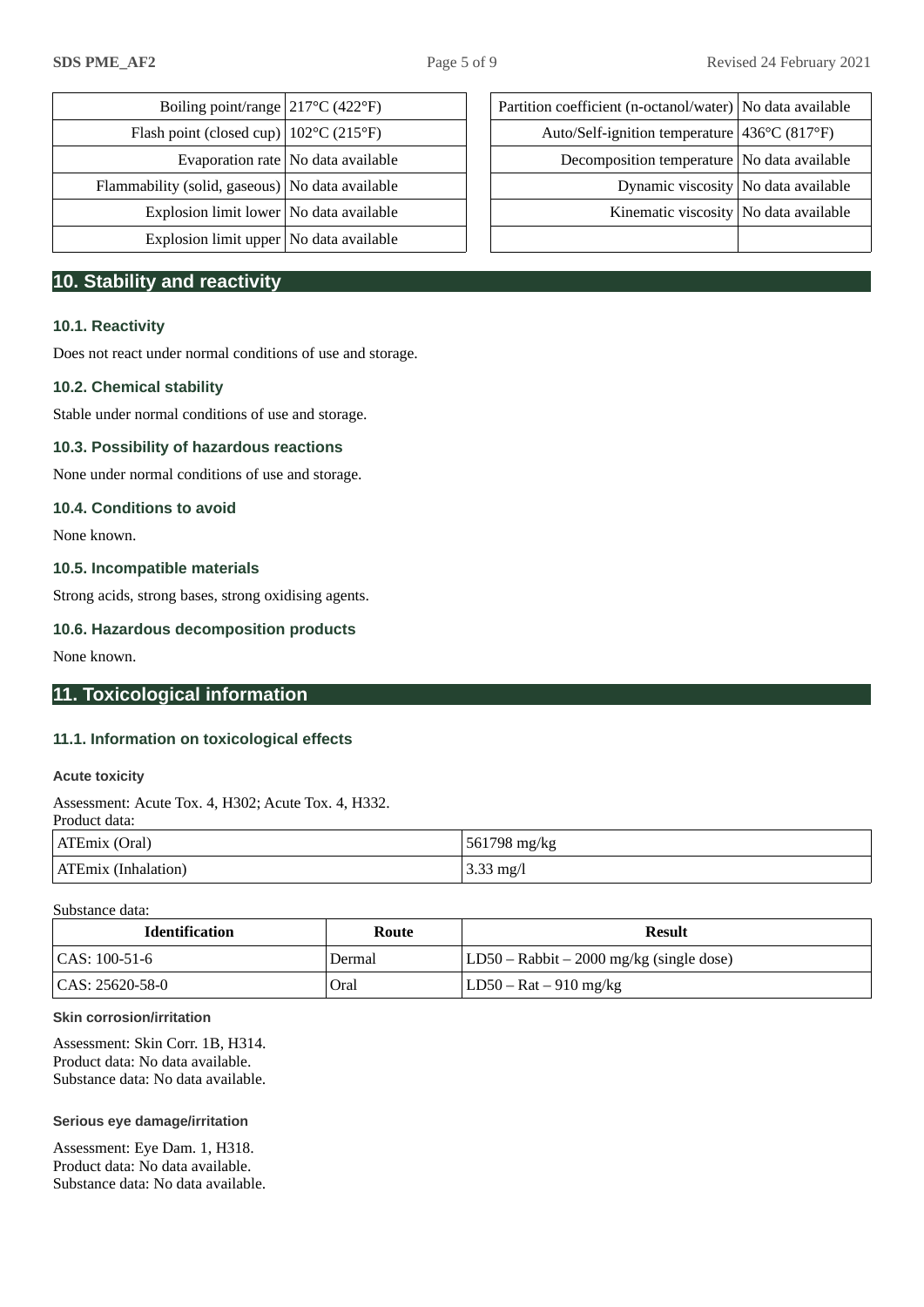#### **Respiratory or skin sensitisation**

Assessment: Skin Sens. 1, H317. Product data: No data available. Substance data: No data available.

#### **Carcinogenicity**

Assessment: Based on available data, the classification criteria are not met. Product data: No data available. Substance data: No data available.

#### **Germ cell mutagenicity**

Assessment: Based on available data, the classification criteria are not met. Product data: No data available. Substance data: No data available.

#### **Reproductive Toxicity**

Assessment: Repr. 1B, H260F Product data: No data available. Substance data: No data available.

#### **Specific target organ toxicity (single exposure)**

Assessment: Based on available data, the classification criteria are not met. Product data: No data available. Substance data: No data available.

#### **Specific target organ toxicity (repeated exposure)**

Assessment: Based on available data, the classification criteria are not met. Product data: No data available. Substance data: No data available.

#### **Aspiration toxicity**

Assessment: Based on available data, the classification criteria are not met. Product data: No data available. Substance data: No data available.

# **12. Ecological information**

#### **12.1. Toxicity**

Assessment: Aquatic Chronic 3, H412. Product data: No data available. Substance data: No data available.

#### **12.2. Persistence and degradability**

No additional information.

#### **12.3. Bioaccumulative potential**

| <b>Identification</b> | <b>Test</b>    |
|-----------------------|----------------|
| ' CAS: 25620-58-0     | $Pow-Log 0.77$ |

#### **12.4. Mobility in soil**

No additional information.

# **12.5. Results of PBT and vPvB assessment**

PBT assessment: No additional information. vPvB assessment: No additional information.

#### **12.6. Other adverse effects:**

No additional information.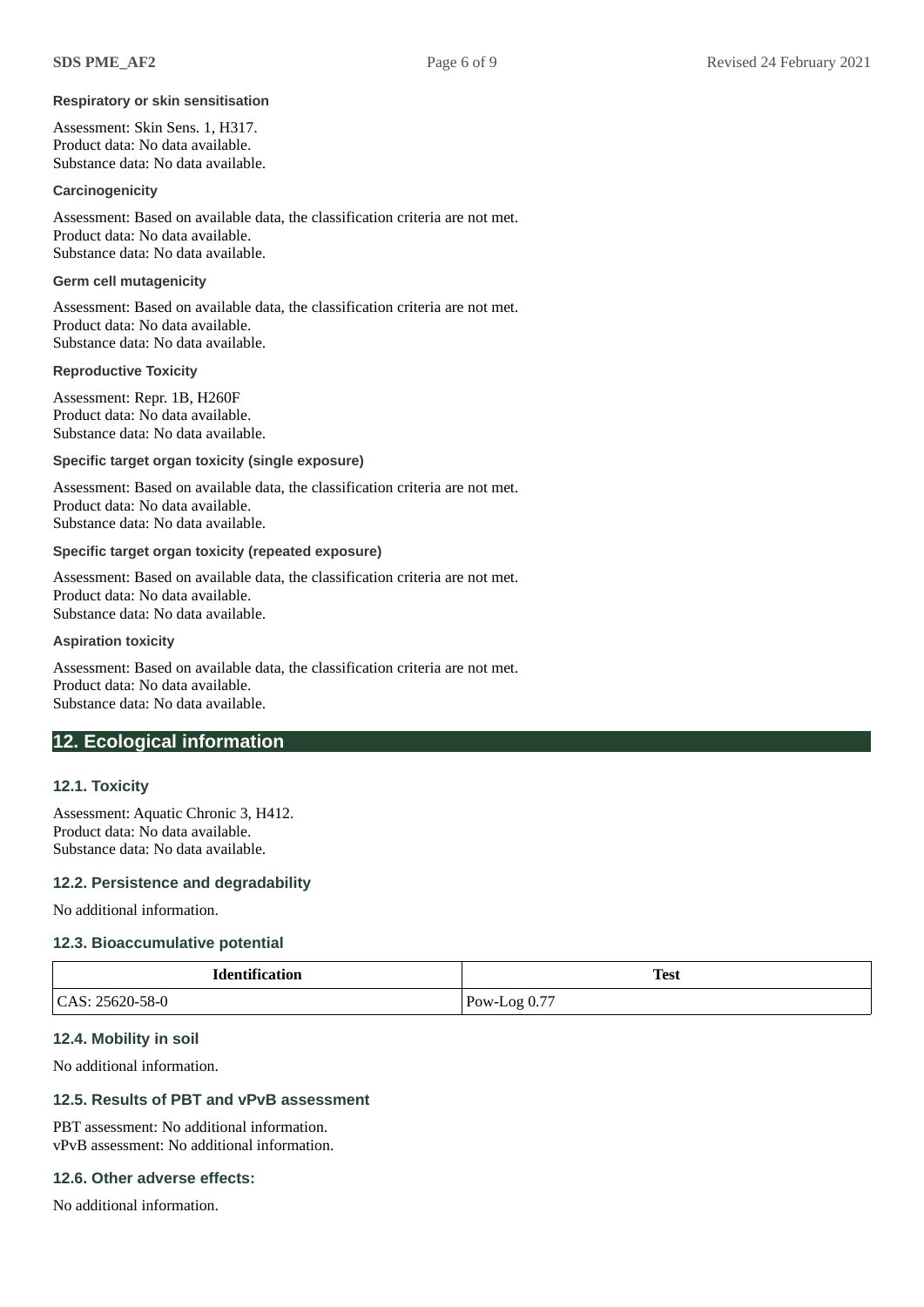# **13. Disposal considerations**

# **13.1. Waste treatment methods**

# **Relevant information:**

It is the responsibility of the waste generator to properly characterise all waste materials according to applicable regulatory entities. (US 40CFR262.11).

# **14. Transport information**

## **United States Transportation of dangerous goods (49 CFR DOT)**

| 14.1. | UN number                           | 1760                                                     |
|-------|-------------------------------------|----------------------------------------------------------|
|       | 14.2. UN proper shipping name       | Corrosive liquid, n.o.s. (Trimethylhexamethylenediamine) |
|       | 14.3. UN transport hazard class(es) | 8<br><u>ے : </u>                                         |
|       | 14.4. Packing group                 | П                                                        |
|       | 14.5. Environmental hazards         | Marine Pollutant                                         |
| 14.6. | Special precautions for user        | None                                                     |

# **International Carriage of Dangerous Goods by Road/Rail (ADR/RID)**

|       | 14.1. UN number                     | 1760                                                     |
|-------|-------------------------------------|----------------------------------------------------------|
|       | 14.2. UN proper shipping name       | Corrosive liquid, n.o.s. (Trimethylhexamethylenediamine) |
|       | 14.3. UN transport hazard class(es) | 8                                                        |
| 14.4. | Packing group                       | $\mathbf{I}$                                             |
| 14.5. | Environmental hazards               | <b>Marine Pollutant</b>                                  |
| 14.6. | Special precautions for user        | None                                                     |
|       | Classification code                 | 80                                                       |
|       | Transport category                  | 2                                                        |
|       | Tunnel restriction code             | E                                                        |
|       | <b>Excepted quantities</b>          | 30mL inner pckg; 500mL outer pckg                        |
|       | Limited quantity                    | 1L                                                       |

# **International Maritime Dangerous Goods (IMDG)**

|       | 14.1. UN number               | 1760                                                     |  |
|-------|-------------------------------|----------------------------------------------------------|--|
|       | 14.2. UN proper shipping name | Corrosive liquid, n.o.s. (Trimethylhexamethylenediamine) |  |
| 14.3. | UN transport hazard class(es) | 8                                                        |  |
|       | 14.4. Packing group           | $_{\rm II}$                                              |  |
|       | 14.5. Environmental hazards   | Marine Pollutant                                         |  |
| 14.6. | Special precautions for user  | None                                                     |  |
|       | EmS number                    | $F-A, S-B$                                               |  |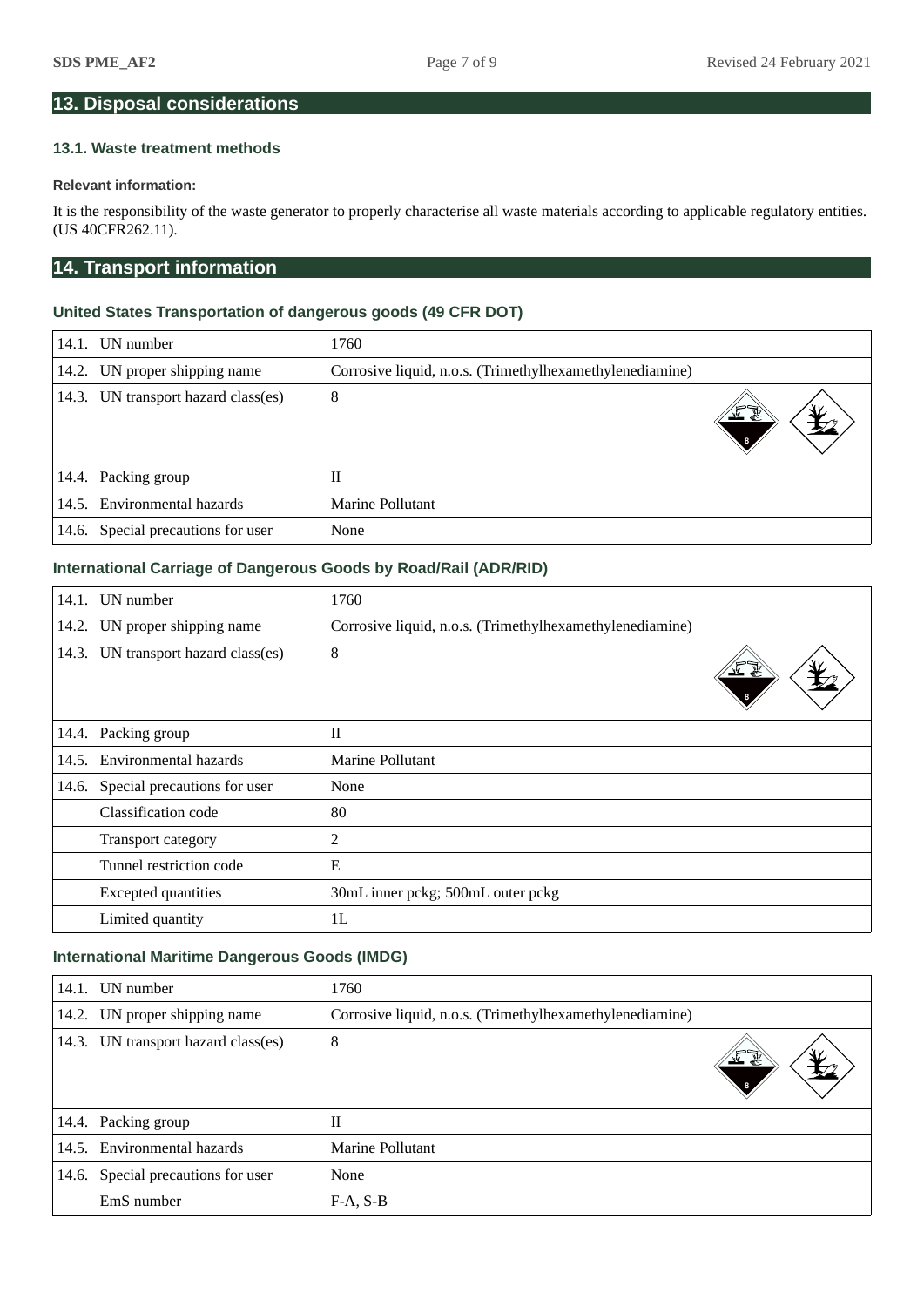| Stowage and handling | Category B SW2                    |
|----------------------|-----------------------------------|
| Excepted quantities  | 30mL inner pckg; 500mL outer pckg |
| Limited quantity     |                                   |

## **International Air Transport Association Dangerous Goods Regulations (IATA-DGR)**

| 14.1. | UN number                           | 1760                                                     |
|-------|-------------------------------------|----------------------------------------------------------|
|       | 14.2. UN proper shipping name       | Corrosive liquid, n.o.s. (Trimethylhexamethylenediamine) |
|       | 14.3. UN transport hazard class(es) | 8                                                        |
|       | 14.4. Packing group                 | $_{\rm II}$                                              |
| 14.5. | Environmental hazards               | Marine Pollutant                                         |
|       | 14.6. Special precautions for user  | None                                                     |
|       | <b>Excepted quantities</b>          | 30mL inner pckg; 500mL outer pckg                        |
|       | Limited quantity                    | 1 <sub>L</sub>                                           |

# **14.7. Transport in bulk according to Annex II of MARPOL73/78 and the IBC Code**

Not applicable

# **15. Regulatory information**

# **15.1. Safety, health and environmental regulations/legislation specific for the substance or mixture**

#### **European regulations**

Dir. 98/24/EC (Risks related to chemical agents at work) Dir. 2000/39/EC (Occupational exposure limit values) Regulation (EC) n. 1907/2006 (REACH) Regulation (EC) n. 1272/2008 (CLP) Regulation (EC) n. 790/2009 (ATP 1 CLP) and (EU) n. 758/2013 Regulation (EU) n. 2015/830 Regulation (EU) n. 286/2011 (ATP 2 CLP) Regulation (EU) n. 618/2012 (ATP 3 CLP) Regulation (EU) n. 487/2013 (ATP 4 CLP) Regulation (EU) n. 944/2013 (ATP 5 CLP) Regulation (EU) n. 605/2014 (ATP 6 CLP) Regulation (EU) n. 2015/1221 (ATP 7 CLP) Regulation (EU) n. 2016/918 (ATP 8 CLP) Regulation (EU) n. 2016/1179 (ATP 9 CLP) Regulation (EU) n. 2017/776 (ATP 10 CLP)

*Restrictions according to Annex XVII Regulation (EC) 1907/2006 (REACH) and subsequent modifications* Restrictions related to the product: Restriction 3

Restrictions related to the substances contained: Restriction 30, Restriction 66.

*Where applicable, refer to the following regulatory provisions:* Directive 2012/18/EU (Seveso III) Regulation (EC) nr 648/2004 (detergents). Dir. 2004/42/EC (VOC directive)

*Substances in candidate list (Art. 59 Reg. 1907/2006, REACH):* Bisphenol A: Toxic to reproduction; Endocrine disruptor (environment); Endocrine disruptor (human health).

*Provisions related to directive EU 2012/18 (Seveso III):* Seveso III category according to Annex 1, part 1: none

# **15.2. Chemical Safety Assessment**

No Chemical Safety Assessment has been carried out for this substance/mixture by the supplier.